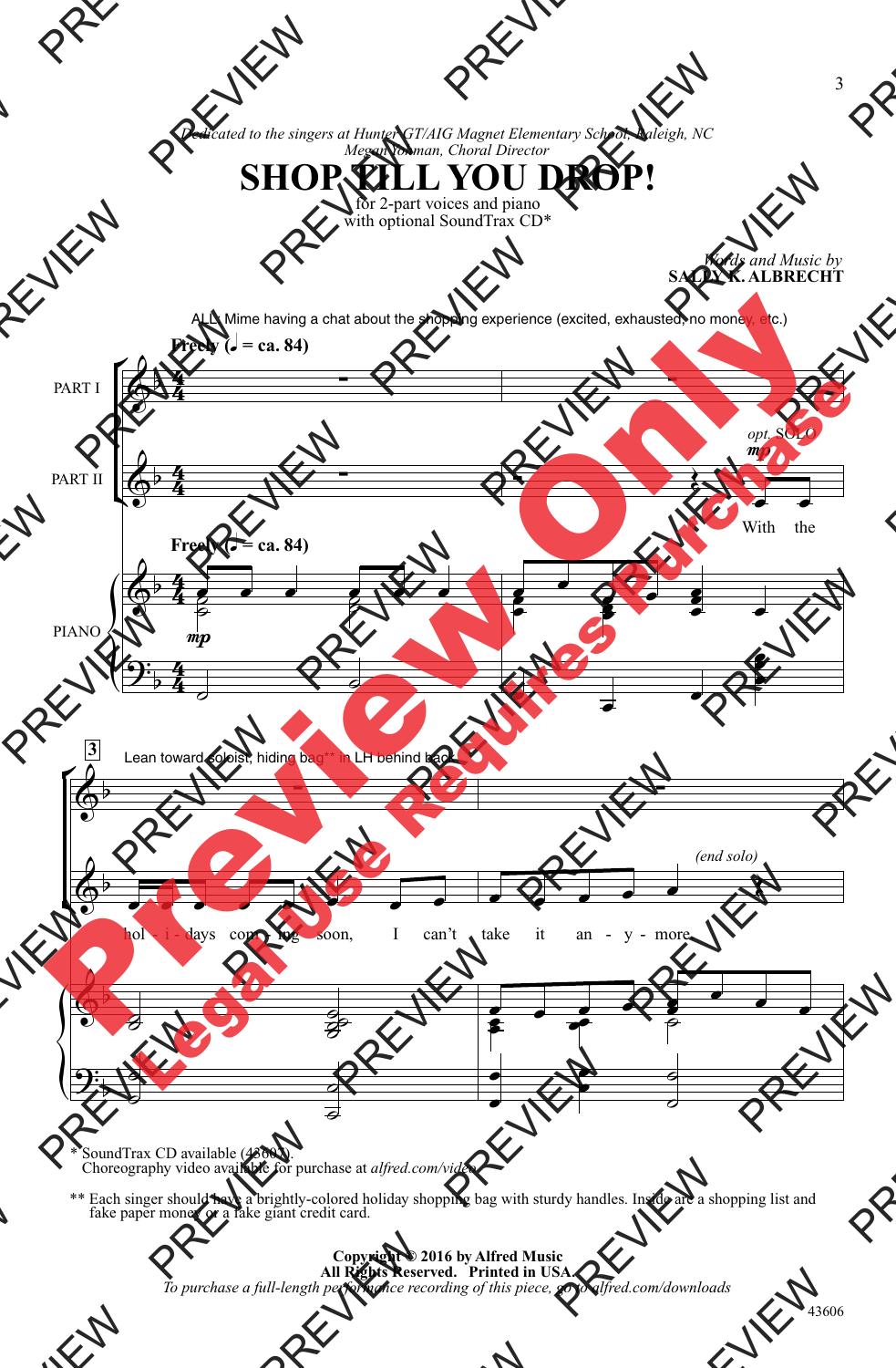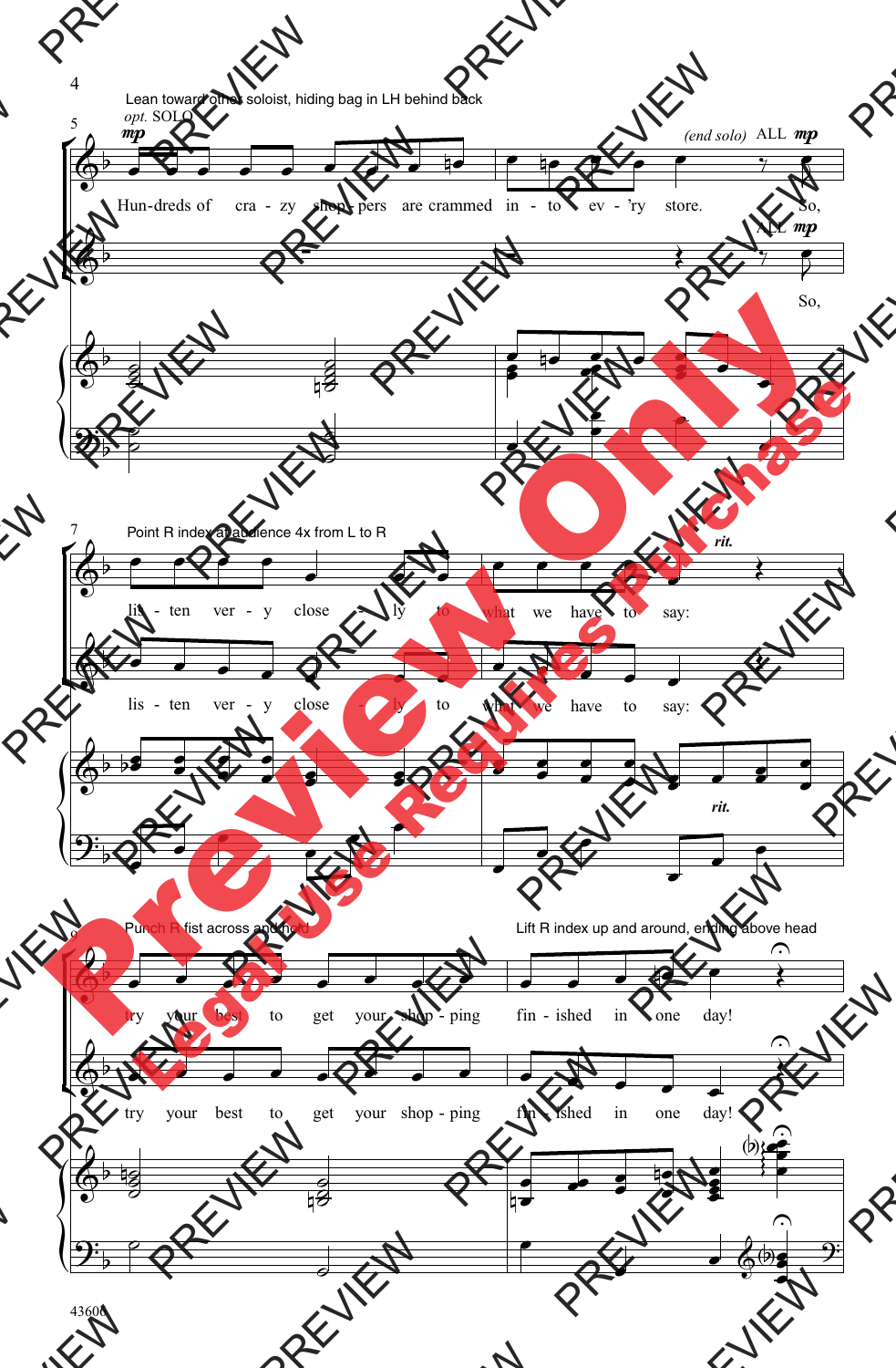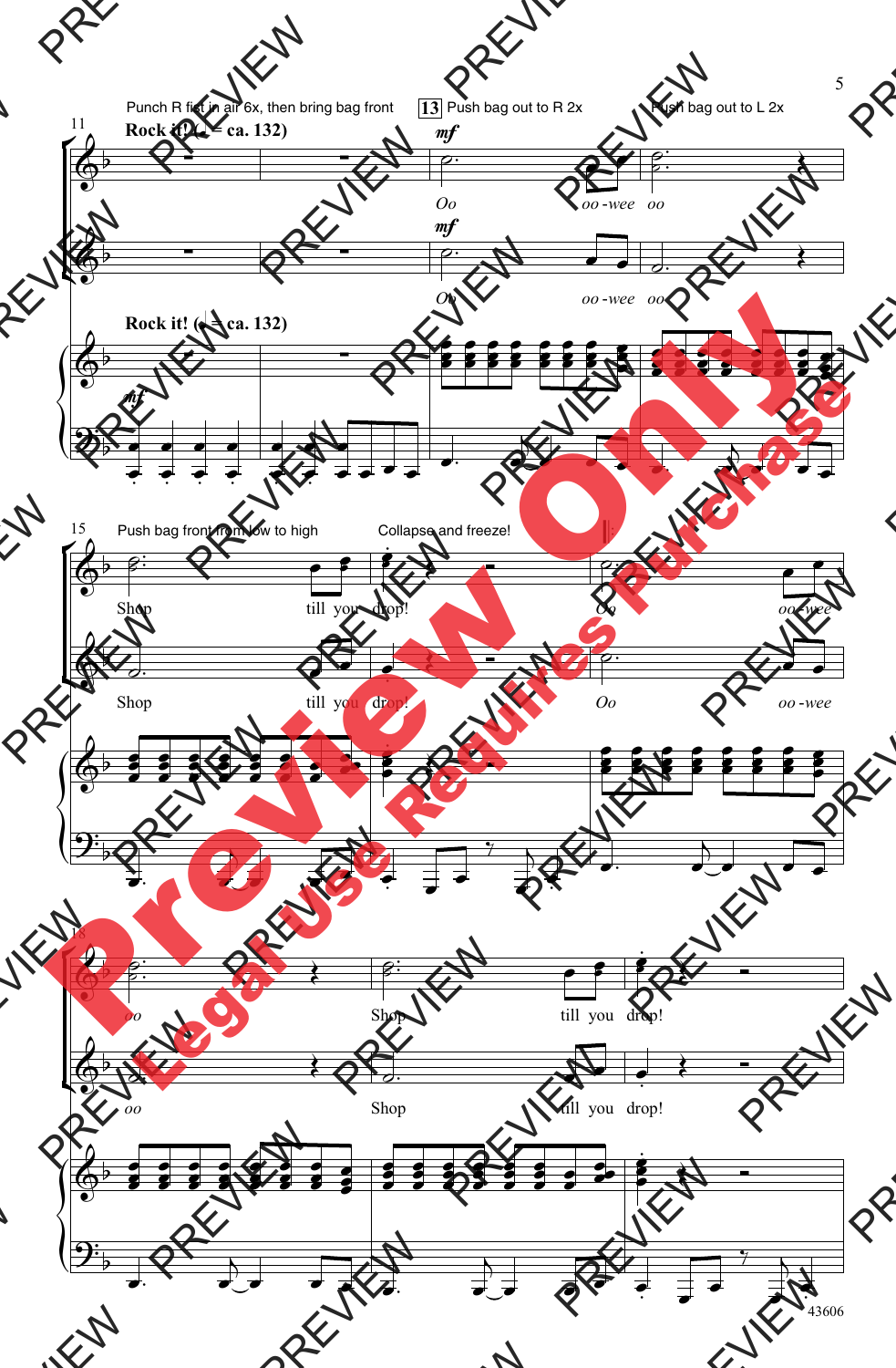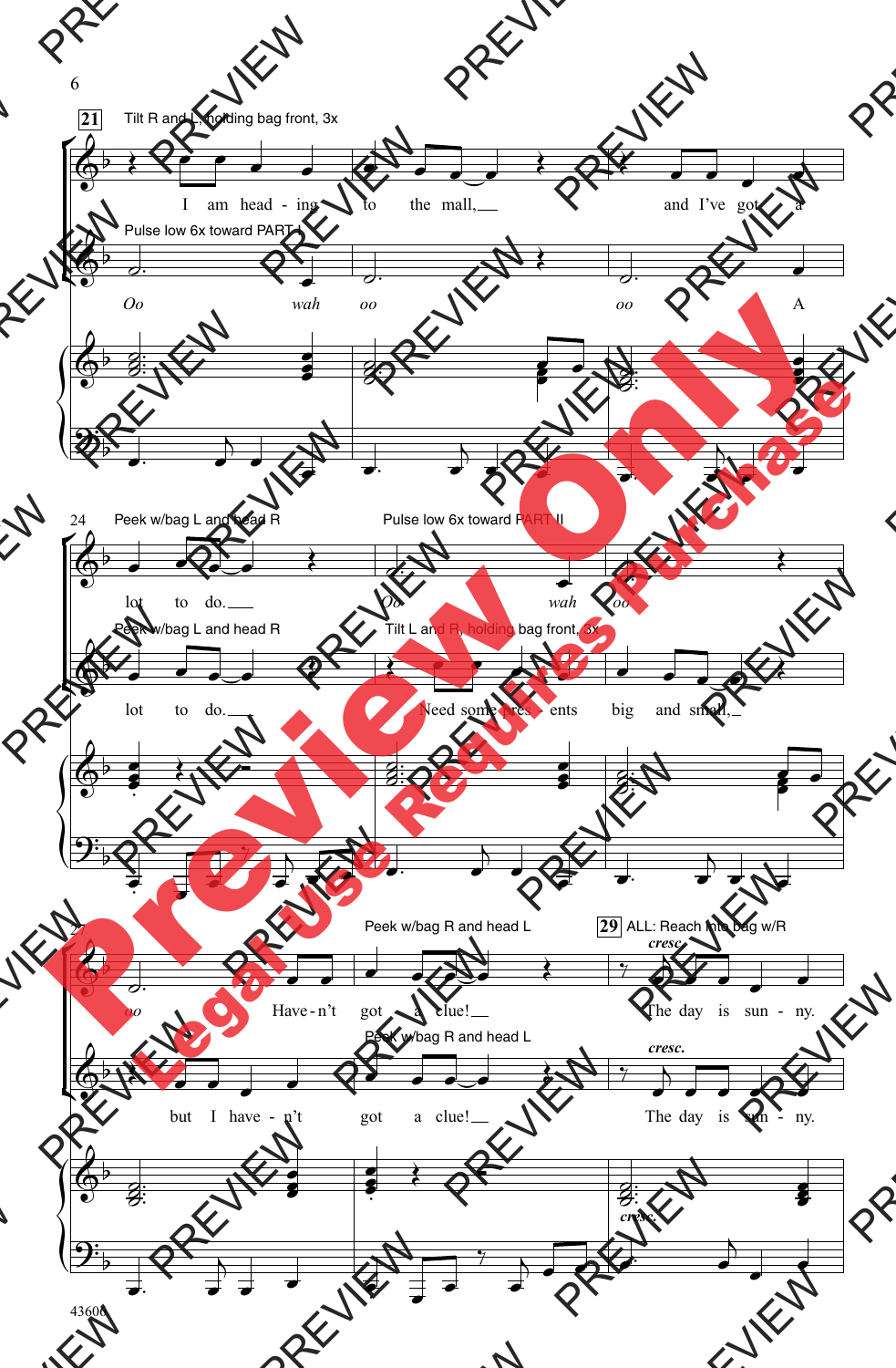

43606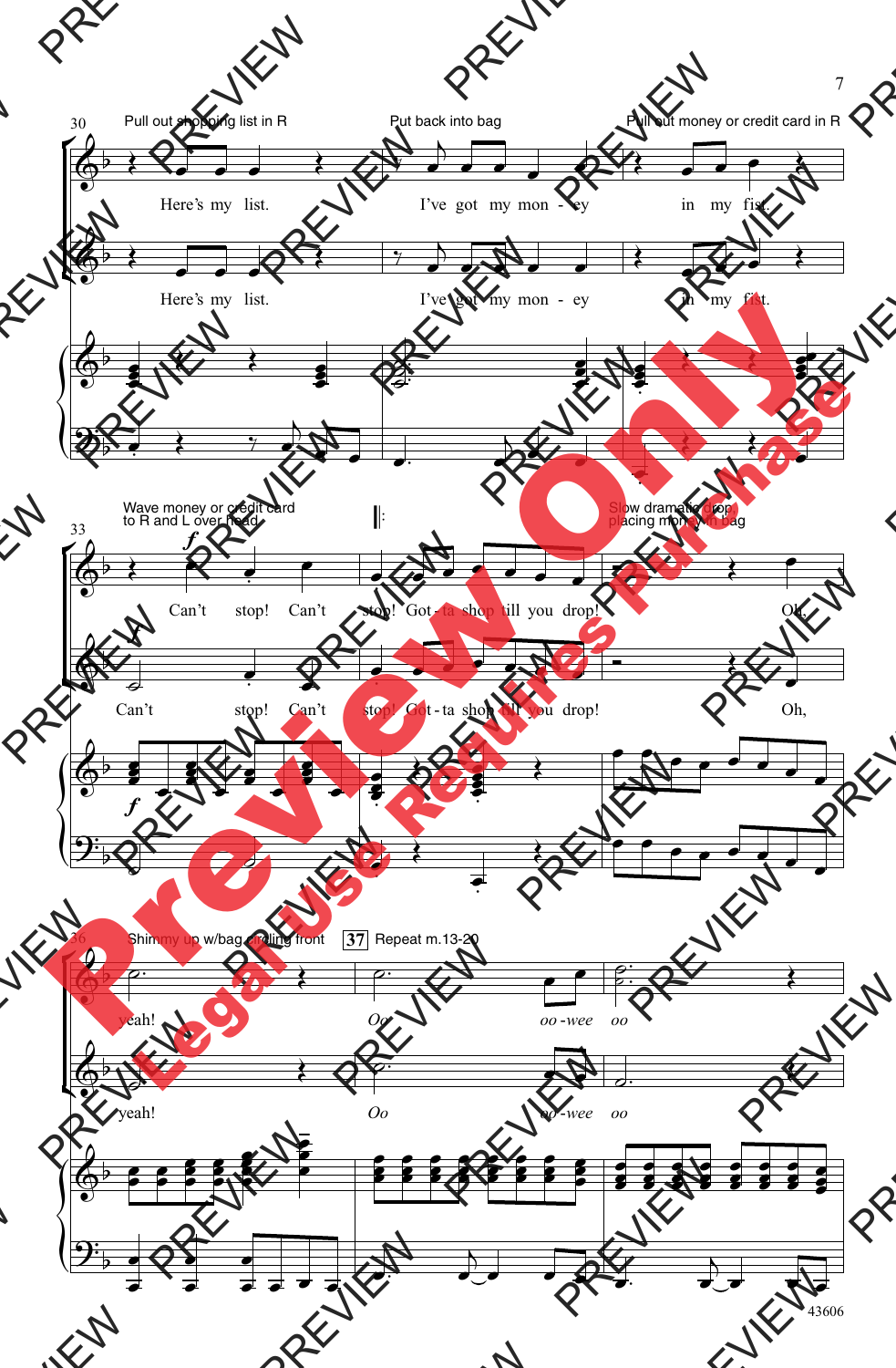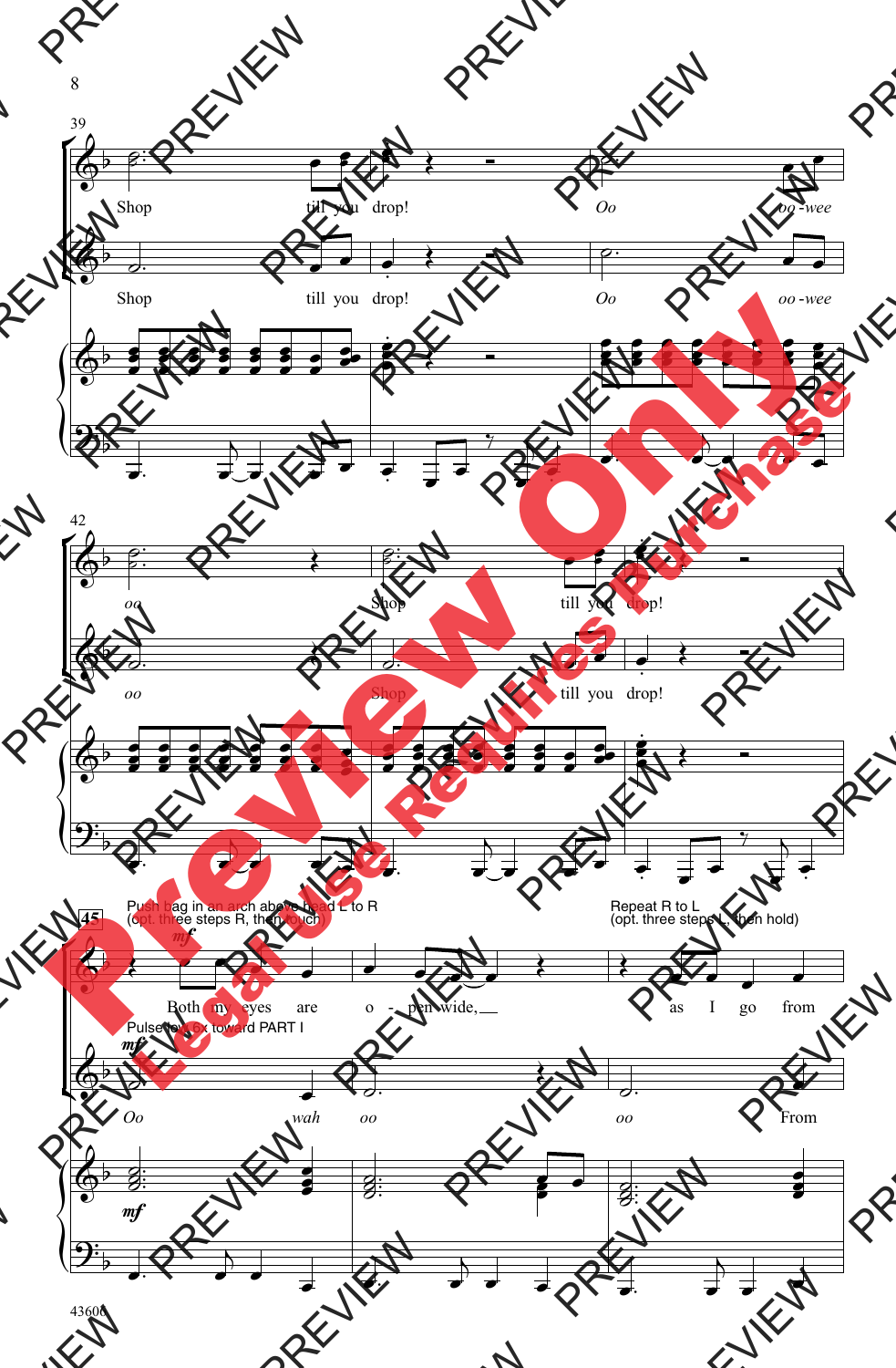

43606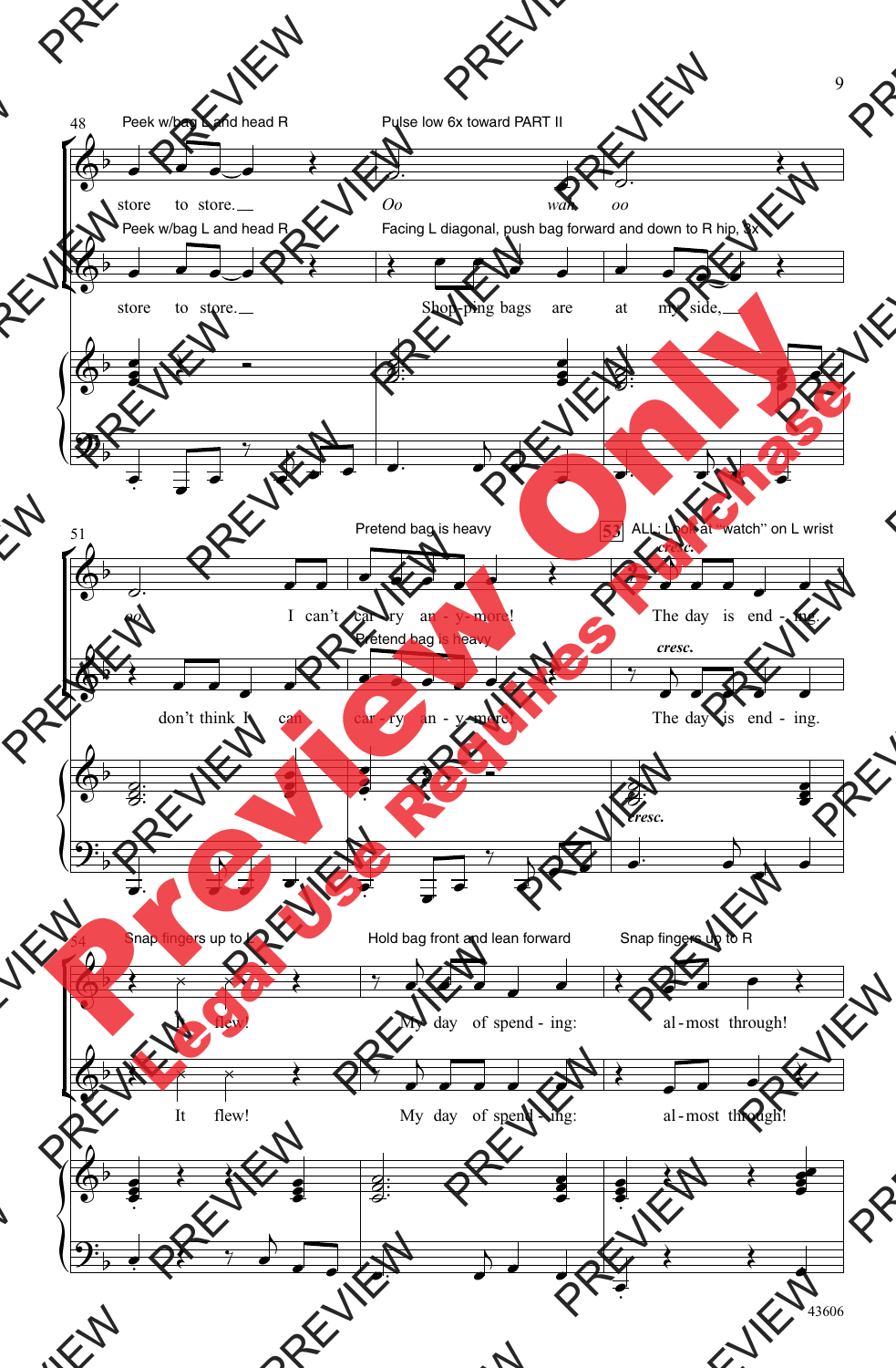



10